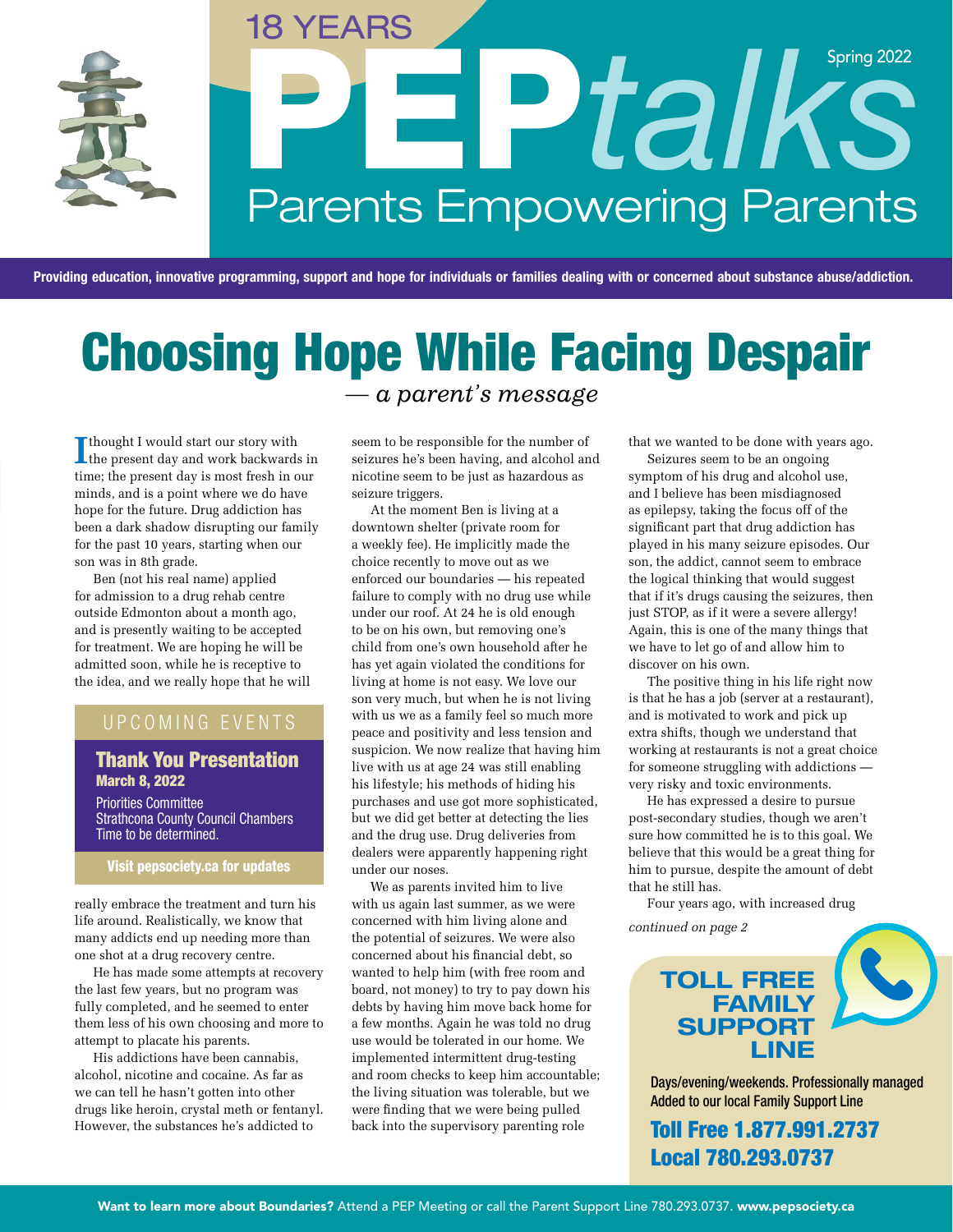# Choosing Hope While Facing Despair

*continued from page 1*

use Ben went through an uncharacteristic violent episode where we wouldn't let him in the house, and he reacted by banging on doors and windows, jumping up on the roof, and finally threatening to break down a door if we wouldn't give him his "stuff". We had to make the hard call to have him arrested and charged with uttering threats, and for a time had a restraining order to stay away from the house and not contact my wife. Following that was a rare period where he stayed very angry with my wife, but maintained civil contact with me. Eventually the charge was dropped and he was given 18 months' probation. We really hoped that he would realize how his addiction had control over him and had driven him to this behaviour, and that someday he may understand our actions in this matter.

Ben's addictions have had a hold on him for a long time, and it all started with weed at age 14. "Weed at age 14" seems to have been the familiar origin of drug use for so many families dealing with a child's addiction. It's impossible for us to be thrilled that the government finally legalized marijuana, knowing it was how our son got started in his addictions.

My wife was the first to attend PEP meetings, and I originally felt quite reluctant to attend meetings, I think mostly because of the anger and frustration I was feeling over how our son's addiction was disrupting our entire family. I was eventually persuaded to begin attending weekly PEP meetings, and found great instruction, insight and encouragement from both the facilitators and the parents of addicted children. PEP has indeed given us the assurance that we are not alone in our struggle as the family of an addict, and given us the strength and support we need to make the hard decisions.

We have learned especially that taking care of ourselves is not a selfish objective, but of critical importance to ensure that we as parents, and the rest of the family, do not become collateral damage of the addiction. Our son knows that we love him while we despise his substance use, and by now has also seen that the rest of the family will not allow his addiction to control our lives. We definitely hope that someday our son will realize the value of the empowering phrase, "Change begins with me."

# PEP is Alberta-Wide

Parents Empowering Parents (PEP) Society is now a provincial organization.

PEP reaches Alberta-wide, removing barriers of location to support all municipalities across Alberta and their families. Supported by the Alberta Government, Alberta Health COVID-19 Community Grant.

# Permanent Virtual Wednesdays Group

[Visit the PEP website for deta](https://pepsociety.ca/)ils – pepsociety.ca

# A toll free Family Support Line 1-877-991-2737

This professionally managed support line is active days/evening/weekends.

This line is in addition to our local Family Support Line.

# **MEDD-X Alumni My PEP Story**

**My name is Lori, I am a participant in the Edmonton drug court program. When I was first told about the program from my lawyer I was headed down a very dark path, he told me it was a great opportunity if I can get in; not using EDTC as a source to stay out of jail but to change the course of my life. I took his advice and fought hard to get into the program.** 

**My addiction started when I was 14 yrs old with alcohol & pot. At 15 I got pregnant and at 16 I had my son, Austin. He was my world but he tragically died when I was 17 in the care of my ex boyfriend while I was at school. This destroyed me in every way possible, I was angry, hurt, confused. I started drinking more and when that didn't work anymore I found a substance to bury those feelings. Before I knew it I was completely numb and I lost control.**

**I had no idea who I was, I was empty inside. However, over the last 12 months that I have been in the program I have done a huge amount of painful work. I am now on my healing journey with the many programs that I have been in and worked through. I feel that change inside. There are 2 programs that I am truly grateful for: Dragonflies and PEP.**

**Joining PEP I was both excited and scared because I thought going in as an ex-dealer these parents were going to really dislike me, but my first night at PEP is one that I'll never forget! We were introduced and the families shared their story; it was an instant emotion for me. When I shared my story of addiction to recovery, the emotion was intense also. I thought to myself "man this is going to be some kind of 15 weeks"** 

**Being introduced to the PEP family was a turning point for me. I thought in my addiction, as long as my family doesn't see me like this or if I just stay away the better it will be for us all. I couldn't have been more wrong. Sitting with those parents every Tuesday showed me how much pain I had put myself and my family through. I hadn't seen the damage till I heard their voices; I heard their pain when they didn't really know what was going on with their loved ones. I saw such amazing strength within the PEP family, the support and love that's shown to each other in their time of need is beautiful. I'm so grateful for the experience.** 

**The raw heartfelt emotion of PEP is something that I will hold onto for the rest of my life. It helped me realize that my addiction didn't affect just me, it affected my family and loved ones as well.**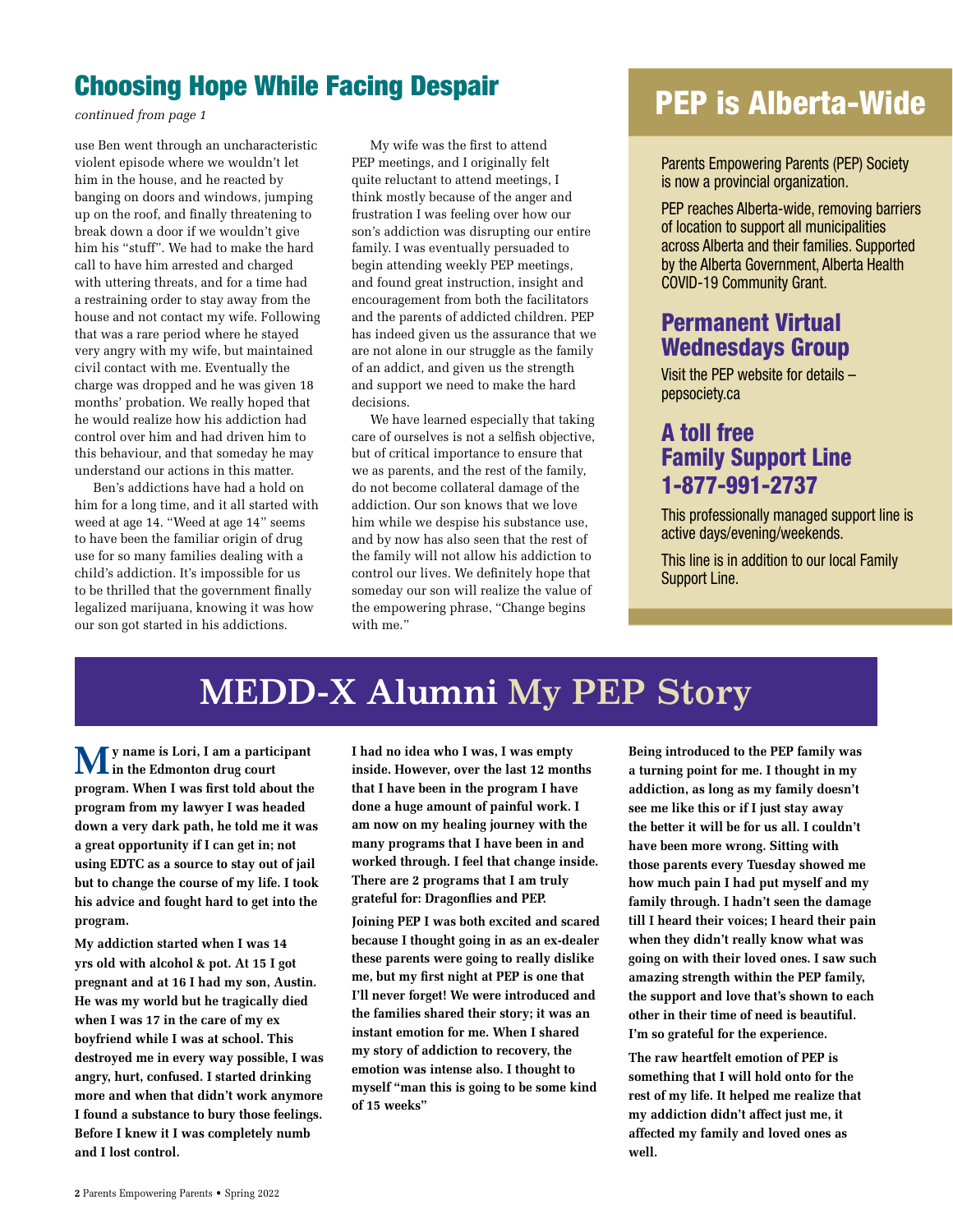# Your Voice Matters! Change the Story

# by Lerena Greig

**M**artin Niemoller: "First they came for the Socialists and I did not speak out – because I was not a Socialist. Then they came for the Trade Unionists, and I did not speak out – because I was not a Trade Unionist. Then they came for the Jews, and I did not speak out – because I was not a Jew. Then they came for me – and there was no one left to speak for me."

These powerful words came at a time in history when some of the world's leaders had been complicit through their silence in the Nazi imprisonment, persecution and terrible deaths of millions of people.

Your voice matters. We can change the story; change the stigma of addiction.

PEP is working towards, in partnership



with the Alberta government and other agencies, an anti-stigma campaign and we are hopeful for the funding to accommodate this.

You have a voice and your voice matters. At PEP, our mantra continues to be spoken in unison, one voice, at the end of our meetings. "Change begins with me". This is the time to implement change in prevention and treatment of addiction and mental health. It is a crisis and your child's life matters, your family matters and your community needs to know. You can speak for your family.

Then they came for me and I had a whole community to speak for me…

#### **Lerena Greig**

Executive Director

Watch web-site for **NEW Educational Webinars** Quarterly, last Monday of the month

Free Registration<br>Pre-registration required at<br>https://pepsociety.ca/free-webinars/<br>or by email: info@pepsociety.ca

You didn't miss out....<br>Previous Webinars posted and available for viewing



In partnership with Alberta Government Assoc. Minister of Mental Health and Addictions, Honorable Mike Ellis, Edmonton Fire Department lead by Fire Chief Joe Zatylny, Virtual Opioid Dependency Program (VODP) Dr. Nathaniel Day and Parents Empowering Parents (PEP) Society Executive Director Lerena Greig. We are removing barriers for individuals and families impacted by addiction.

 *Together we ARE stronger and recovery works!* 

# Thank you to our supporters

Abrasive Blast & Paint Inc.

Apex Contracting inc.

Roger & Reit Bland Family Fund

BMO Wealth Management, BMO Nesbitt Burns

Brisbin Family Chiropractic

Butler Family Foundation

THANK YOU

CALLS Community Adult Learning & Literacy Society, Fort Saskatchewan & Strathcona County

Canadian Progress Club, Silks

Canadian Progress Club, St. Albert

Claysmore Pure Ltd.

County Clothes-Line Foundation

Dacro Industries inc.

Edmonton Community Foundation

Greig Printing & Stationery ltd.

Halkier + Dutton Design

Felix & Pat Kuefler Fund

McCradyRouke Advisory

The Medicine Shoppe Pharmacy, Sherwood Park

Minerva Foundation

Realtors Community Foundation, Edmonton & Area

St. Albert Alliance Church

SITE a Centurion Company

The Strathcona Bugle

Strathcona County

**Sturgeon Valley Baptist Church** 

Sunrise Community Church

TELUS Edmonton Community Board

Volunteer Strathcona

**Womanition** 

Also, thank you to our regular monthly donors.

*Working together to empower families in crisis towards health and wellness.*